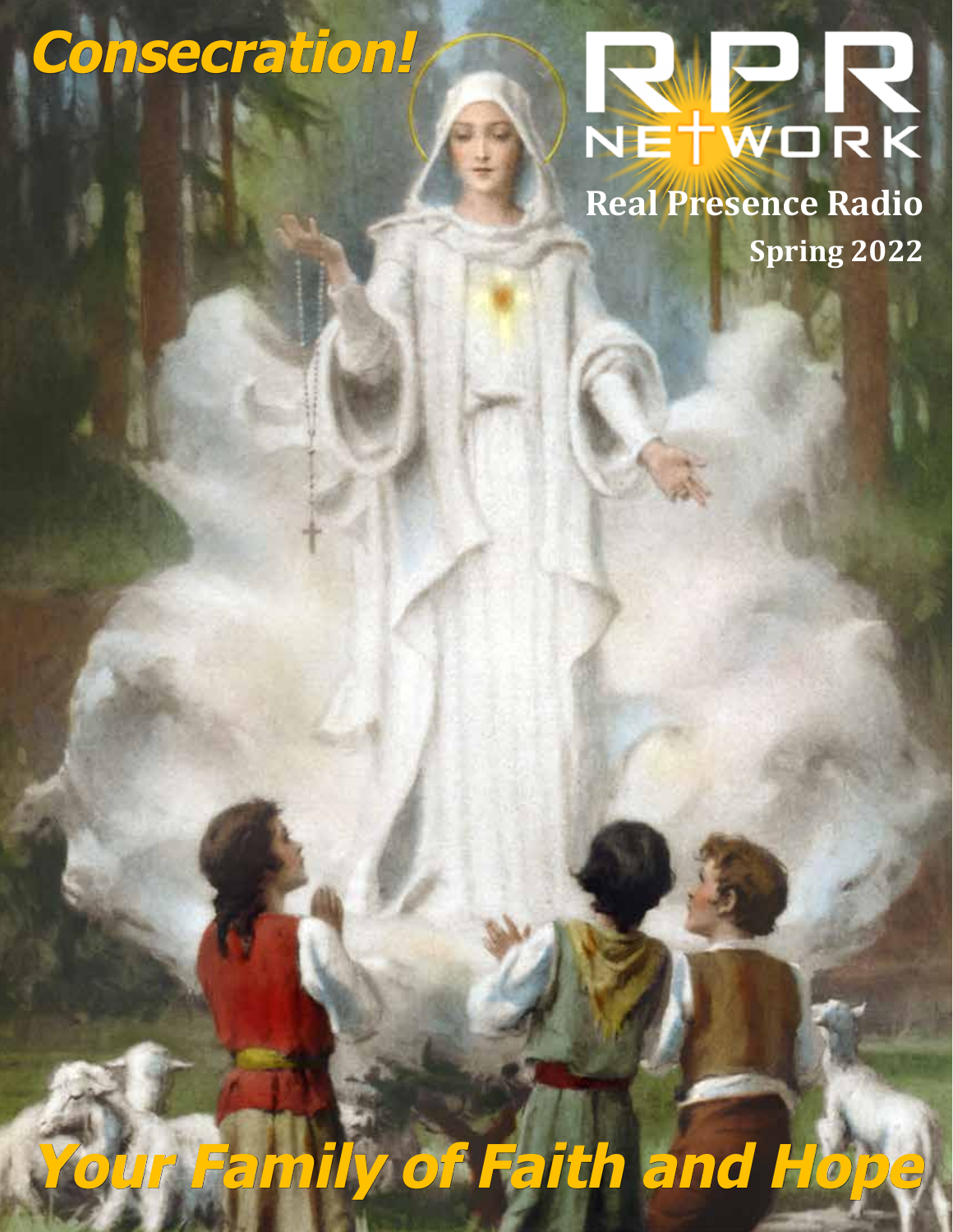

# **Table of Contents**

- 3 **The Wisdom of a Mother** Letter from the Executive Director
- 4 **Hit By A Bus**

A journey of faith 30 years in the making

- 6 **Live Drive** 
	-
- 7 **Honor Our Fathers** 8 **Seeing What God Wants Us to See** Our Blessed Mother helps Mark Hazel find his vocation

#### 10 **From lukewarm to on fire!** Pat and Brenda Nistler support RPR with gifts of stock

11 **Staff Updates**



## **RealPresenceRadio.com**

Cover Art: Our Lady of Fatima By C. Bosseron Chambers

#### **Real Presence Radio Mission Statement:**

Our mission is to assist the Roman Catholic Church in drawing all people to the knowledge and love of Jesus and His Church through radio and other mediums, in full accord with the Magisterium of the Catholic Church.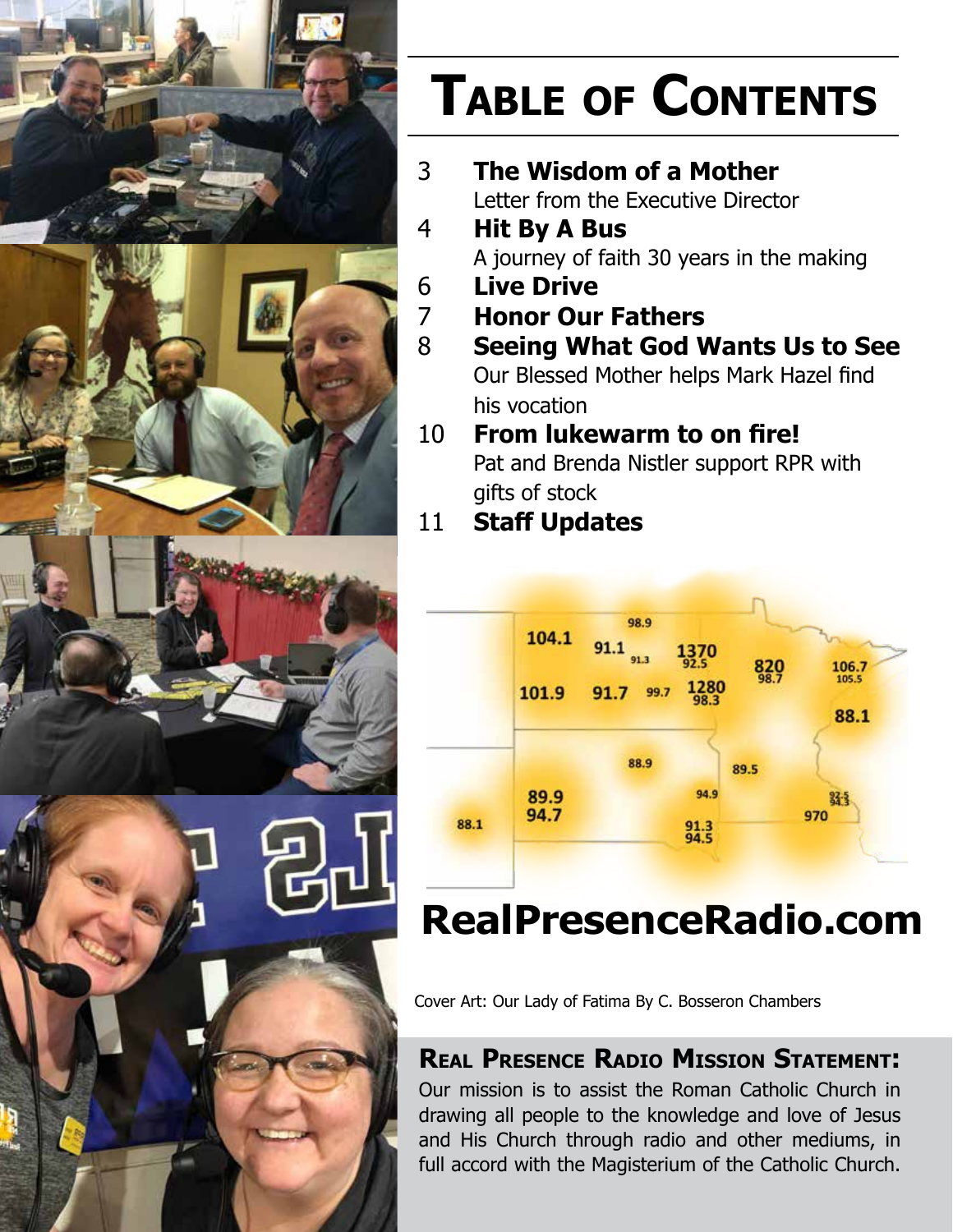#### **The Wisdom of a Mother "... All the parts of the body, though many, are one body, so also Christ." -1 Corinthians: 12:12**

Recently, I have been asked often, "How is radio treating you?" I answer readily, "Busy!" Truth be told, however, I have not been at peace with this answer, or with my pervasive busyness.

During this most recent Lent, I was reminded of the primacy of prayer, family, and community, and of God's infusion of mercy through them. In March, the world was abuzz about Pope Francis' consecration of Russia and Ukraine to the Immaculate Heart of Mary. Through various Catholic sources, I was hit with commentaries acknowledging or questioning the validity of past consecrations and doing the same with this one.

While I was initially tempted to get caught up in the debate, I was reminded that world peace does not rest solely on the shoulders of Mary or our clergy. As Our Lady of Fatima repeatedly asserted, it requires everyone's

**Mark Hollcraft, Executive Director**

participation. We can criticize or celebrate our Holy Father's methods. We can do the same regarding past popes and past consecrations. But doing so begs the questions: Are we looking for a splinter in our Holy Father's eye while ignoring the beam in our own (Matthew 7:3-5)? Or are we comforting ourselves by thinking we can sit back and rest because the pope has taken care of Our Lady's requests?

If either, I suggest we are incorrect. Our Lady of Fatima explicitly declared that world peace would require not just the consecration of Russia to her Immaculate Heart, and not just the cooperation of all the bishops of the world, but also participation from every one of us. We all have a part to play. Our Lady made it clear that the salvation of our world requires the works of every soul. As St. Paul said, "All the parts of the body, though many, are one body" (1 Cor 12:12). This includes our Holy Father, bishops, priests, religious and the lay people. For our body to function in its fullness, all parts must work together.

First and foremost, I believe we must aim to sanctify our daily lives. Consider some of the following: when we wake, we can declare our intention through a morning offering, consecrate our day to Jesus through Mary, pray a Chaplet of Divine Mercy, pray a prayer of offering at the top of every hour, go to confession regularly, or attend Mass more often than just on Sundays. In addition, Our Lady repeatedly implored us to pray a daily Rosary for the conversion of sinners and to do whatever Jesus tells us (John 2:5).

This brings me to share our coming annual theme: Consecration! Not just in the context of devotion to Jesus through Mary, but also by exploring how Mother Church and Mother Mary invite us to be 'set apart.' We will focus on this theme beginning with our Spring Live Drive (May 11-13) through the end of our banquet season in March 2023. I am so excited to walk this journey alongside you! May you bask in His glow as we still celebrate Easter with our Heavenly Mother and ALL the hosts of Heaven. Our Lady of Fatima…Pray for Us!

Author's note: Some source credit must be given to Michaelyn Hein and the World Apostolate of Fatima blog, a part of the Blue Army.

**"What I love about Real Presence Radio is it seems whenever I'm struggling with something and I turn on the radio, that seems to be the topic that they are talking about. Thank you Lord for Real Presence Radio in my life!"**

**-RPR Listener**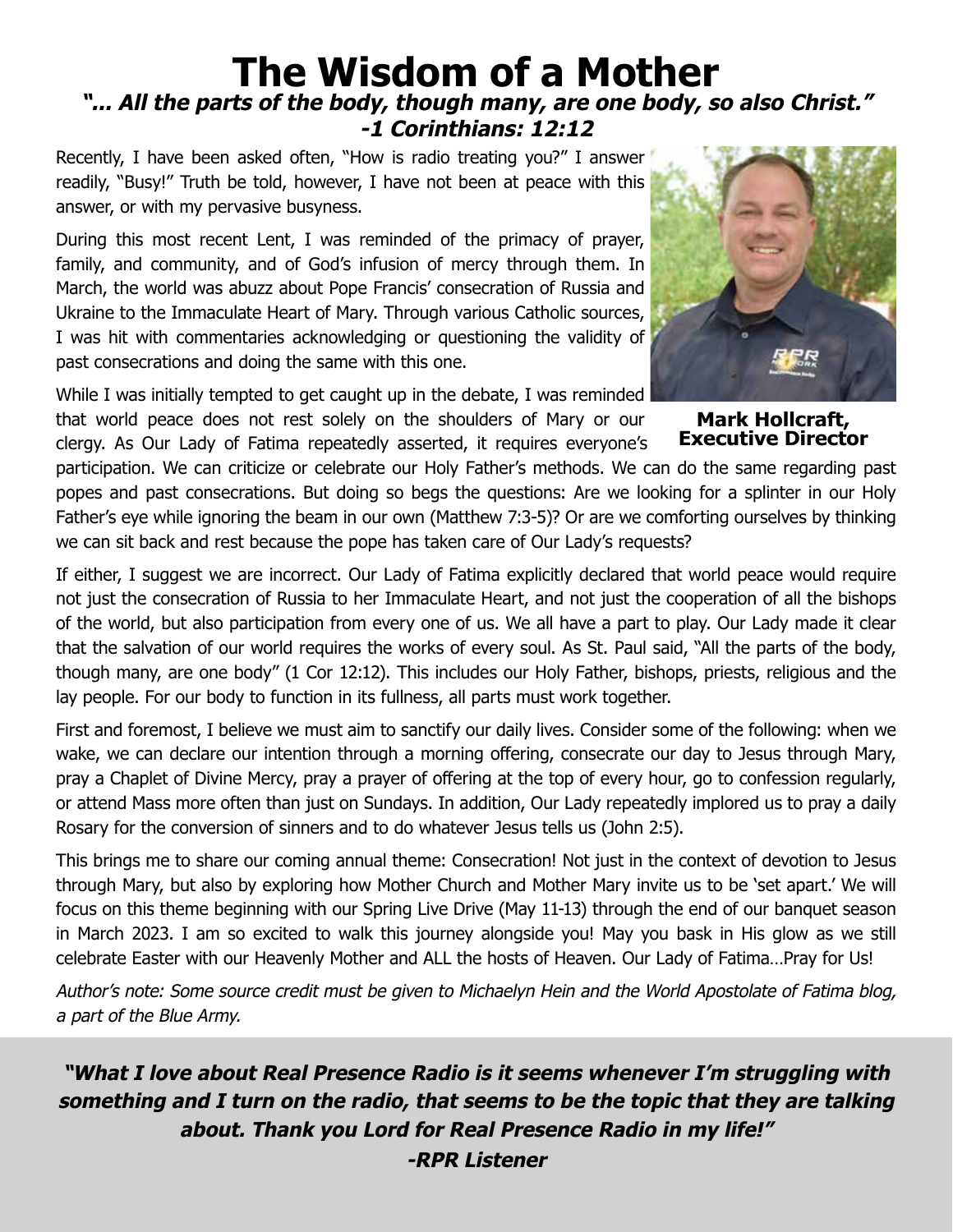## **Hit By A Bus**

#### A journey of faith 30 years in the making

By Lori Kalgard, Director of Marketing



**Shannon and Peggy Rosera**

We know God works in mysterious ways, and many of us have experienced this first-hand. Would you ever think a city bus wrap would completely change your life? That's what happened to Shannon Rosera of Duluth, after being cut off by a Duluth city bus on an already bad day.

Shannon said, "You can connect the dots going backwards, but not forward. Looking back, I see that Jesus had been putting things right in my face and I never realized it." This particular day in August, Shannon was driving to work, and didn't really know what was upsetting her. "I was crying and praying to God for help and said, 'I can't live like this anymore.'"

She stopped at the red light, and when it changed to green, a bus was making a turn, right in front of her. The city bus had a Real Presence Radio bus wrap on it with the words, "Jesus, I trust in you." She could see the bus driver

apologizing for cutting her off as she began following the bus, reading the words, "Jesus, I trust in you." She said, "It was almost like it was in slow motion. I saw the picture of the Monstrance go by and then read the words and it just clicked." She was sure she had seen the bus before as it has been on the streets of Duluth for about 18 months, but there it was, right in front of her! She immediately called a friend and told her about the words she read and was moved to even more tears.

Why did this bus design have such a profound impact on her? Her faith journey was taking a sharp turn and she was heading down a road she never expected to travel. Shannon was raised Catholic and grew up attending Mass every Sunday, sometimes whether she wanted to or not. She still considered herself Catholic and knew that God was there, but her heart wasn't connecting with her faith.

Her mother, Peggy Rosera, said, "Shannon had some difficult times in her early teens, and God put her dad and me on our knees in prayer for her." When Shannon fell away from the church, Peggy and Dean were very open with her about their faith. They knew that she never turned her back on the Lord. They remained hopeful of her return and set an example by prayer and living their strong Catholic faith.

As she grew into a young adult, she would occasionally attend Mass, but she never made it a priority. She had jobs that required her to work on Sundays, and soon it just got easier to stay home. At times, she would stop and pray at the Adoration Chapel at St. Mary, Star of the Sea, but she didn't attend Mass, except at Christmas and Easter.

Fast forward to 2021: Shannon was now attending college for a degree in medical coding and struggling with terrible anxiety. Sharing what it was like, she said, "I worried all the time; worry was my life. I worried even when there was nothing to worry about!" Then Jesus, in the form of a city bus, met her again at a stop light.

After seeing the bus wrap, she emailed her mom to tell her of her experience and started to research the story behind those five powerful words, "Jesus, I trust in You." Peggy told her the story of St.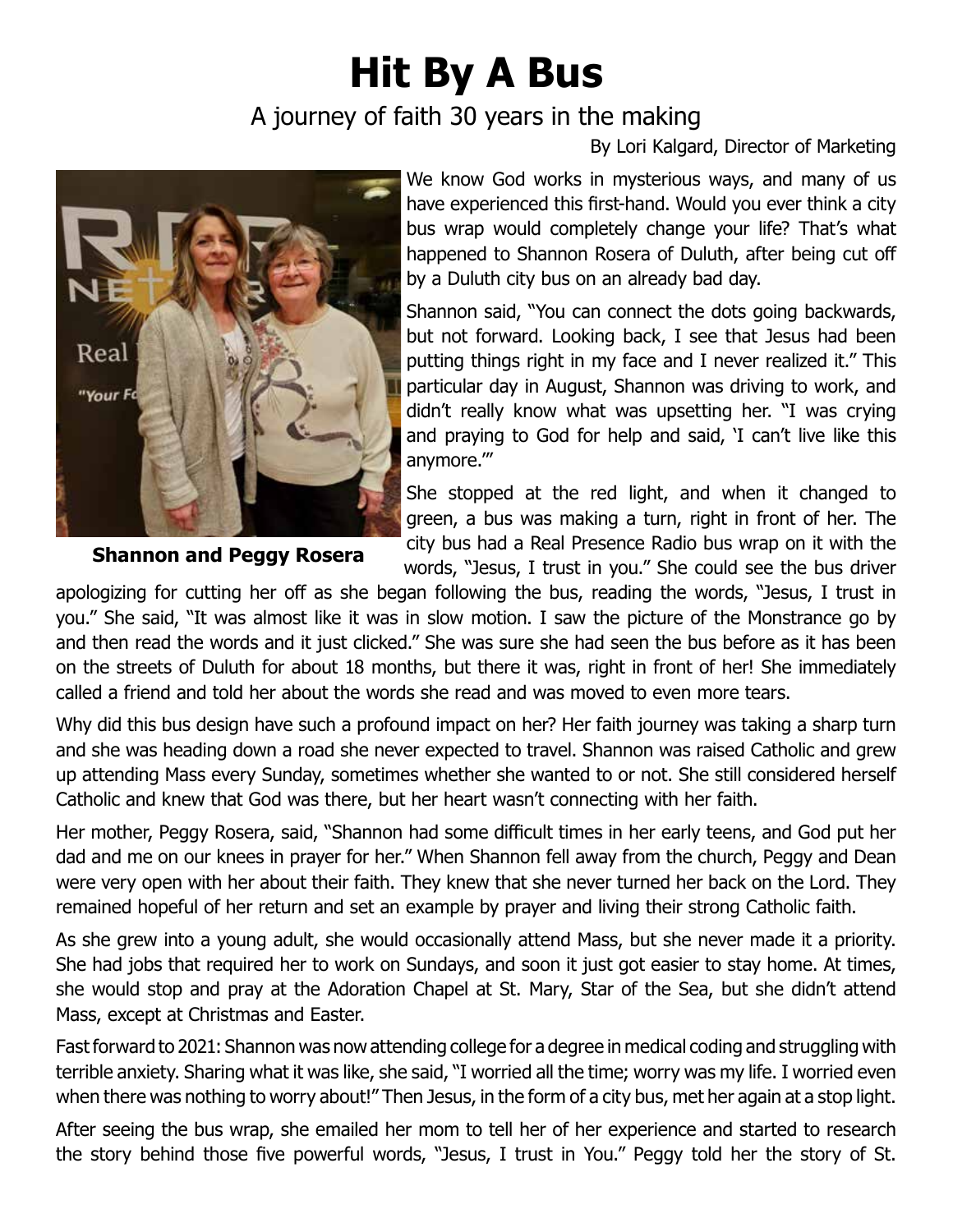Faustina and bought her the Diary of St. Faustina, Divine Mercy in My Soul. Though there were still tests and homework to do for her college classes, Shannon read a chapter of St. Faustina's diary every night. She said, "Ever since I saw the bus and started reading St. Faustina's book and praying, I don't worry. I can feel the grace of God in my life and I'm a completely different person. People have even commented about how peaceful I now am."

Shannon believes that Jesus is leading her with baby steps. When reading St. Faustina's diary, she wanted to start praying the Divine Mercy Chaplet, but kept hearing 'in time, in time'. This past January she started praying the Chaplet twice a day and has now added a rosary for Lent. "I never envisioned seeing my life like this. Seeing the bus has helped me find Jesus again and now peace has replaced the worry in my life."

Peggy saw the difference in Shannon, too. She said, "It's a big challenge for us to trust, and when Shannon saw the words on the bus it struck her so deeply. God works in the timing of the person, and He must have wanted her to find that trust now. We can see the hand of God leading her every step of the way. Shannon thinks that God is leading her with baby steps; I think God is taking her on giant steps."

Shannon also has a renewed relationship with her parents. "I just love sharing and asking questions about the Catholic faith with Mom and Dad. I'll call Mom with questions, and if she doesn't have the answer, she calls me back later with the answer." Her excitement to share and willingness to learn more about her faith makes it easy for Peggy and Dean to plant more seeds that help to nurture her faith.

When I met Shannon in March, her words to me were, "That bus changed my life." This year, Shannon attended Ash Wednesday Mass and recently went to reconciliation and received the Eucharist for the first time in 30 years! She said, "I was standing in the reconciliation line and wondering if this was the right time to go. I kept hearing, 'it's time, it's time' and then looked up and there was a Divine Mercy picture. I knew what I was supposed to do. When I finished my confession, the priest said two words to me that brought me to tears. He said, "Welcome home."

Now, Shannon looks forward to every day with less worry. The anxiety that used to get the best of her is now replaced with trust. She's seeking the council of our beloved saints, is open to hearing the voice of the Holy Spirit, and loves sharing her faith with her friends, both Catholic and non-Catholic. "I have a friend that I connect with every day, and we read the Bible together. By becoming closer with God, I can hopefully share this joy that I have with other people. God is in control of my life every day. I don't know what tomorrow will bring, but I'm excited about it!"

God knew what Shannon needed to see and hear and when the right time was for her to receive His message. In her case, it came to her by way of a city bus wrap and the words, "Jesus, I trust in You." He does this for all of us if we pay attention to what He puts right in front of us. Shannon was moved by a bus, and now is looking at her former life without her Catholic faith in the rear-view mirror!

Editor's note: Due to new regulations by the Duluth Transportation Authority, the words, "Jesus, I trust in you" recently had to be removed from the bus design. The bus is still on the streets of Duluth with the beautiful Monstrance and picture of Jesus on it.

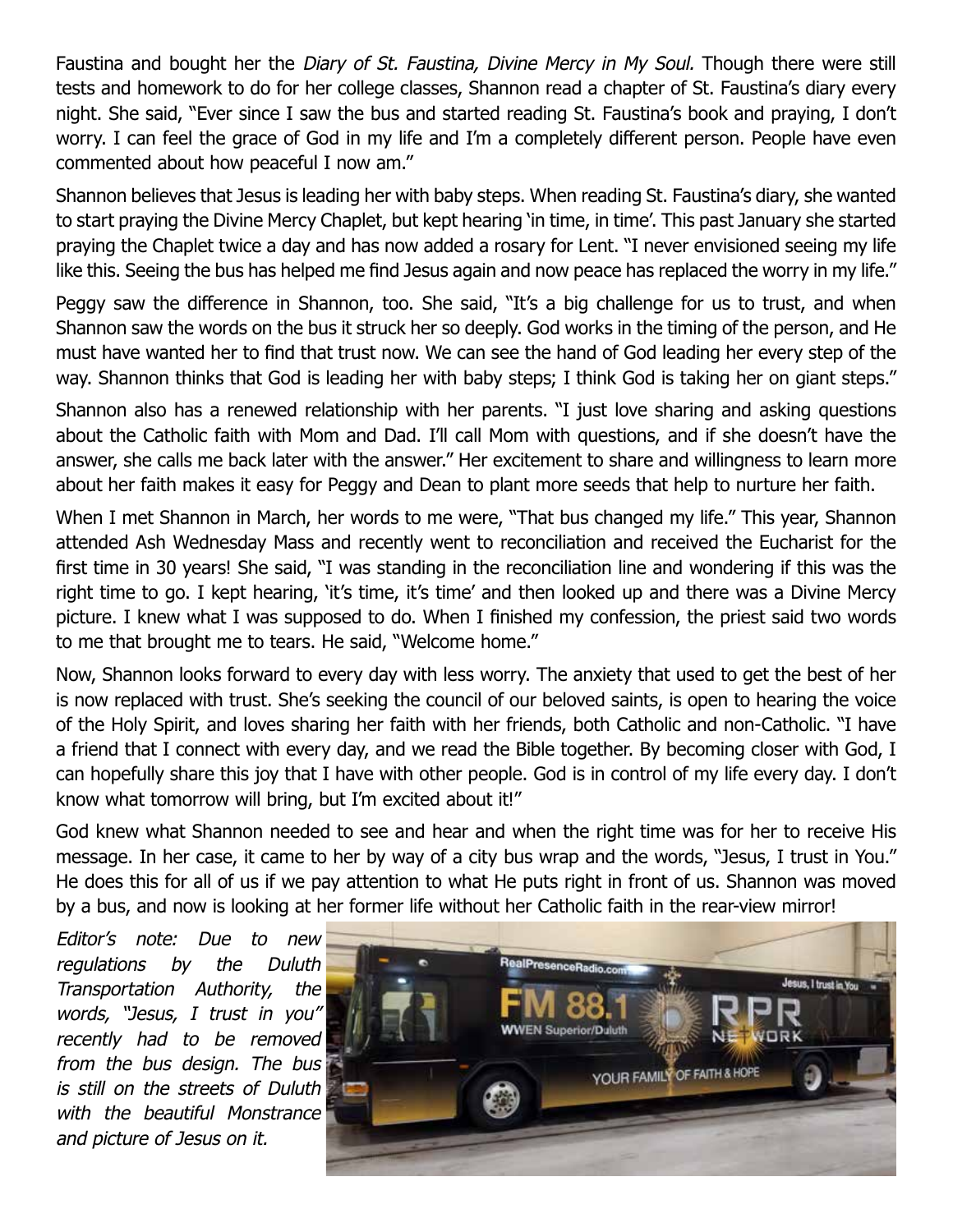## **Spring Live Drive: Donate and win!**

Real Presence Radio's Annual Spring Live Drive is May 11-13. Join us as we broadcast from throughout the five-state listening area as we strive to reach our goal of \$650,000! We'll take over the airwaves from 7:00 AM-7:00 PM CT with incredible stories of how Real Presence Radio has played a part in deepening the faith of our hosts and guests, of new members to the Catholic faith, and of those who have returned to their faith!

Sharing these amazing stories is only part of what we have planned! There will be several great prize drawings throughout the three days. Watch your email or check out our website to find out when you can win! Here's a sneak peek:

#### **Daily Drawing items**

**Shorter Christian Prayer:** This leather-bound book is an abbreviated version of the Liturgy of the Hours containing Morning and Evening Prayer from the Four-Week Psalter and selected texts for the seasons and major feasts of the Church year.

**Homemade Crucifixes:** Matt Schettler from Watford City, ND has again donated four beautiful homemade crucifixes. They measure approximately 13  $1/2$  by 9" and would be a great addition to your home or office.

**Travel mugs:** We're bringing them back for one more Live Drive! This 16 oz. insulated travel mug will keep your beverage hot or cold as you enjoy listening to all the great programming on Real Presence Radio!

#### **Apostle Level Gift**

For those who donate \$1,000 or more, you will receive an Our Lady of Fatima Chaplet. This Chaplet has beautiful blue glass beads and includes the Prayer to Our Lady. The Chaplet has been touched to a reliquary containing clothing from Saints Jacinta and Francisco, which makes the chaplet a third-class relic.



**"I am so grateful for RPR, as I listen to it frequently and have been inspired by many of the interviews and guests telling their stories of conversion, etc. Thank you for all you do to keep this mission going! It is a spark that ignites the flames to closeness with our Lord Jesus Christ. The spirit of evangelization is in our midst! -Teresa, Diocese of New Ulm**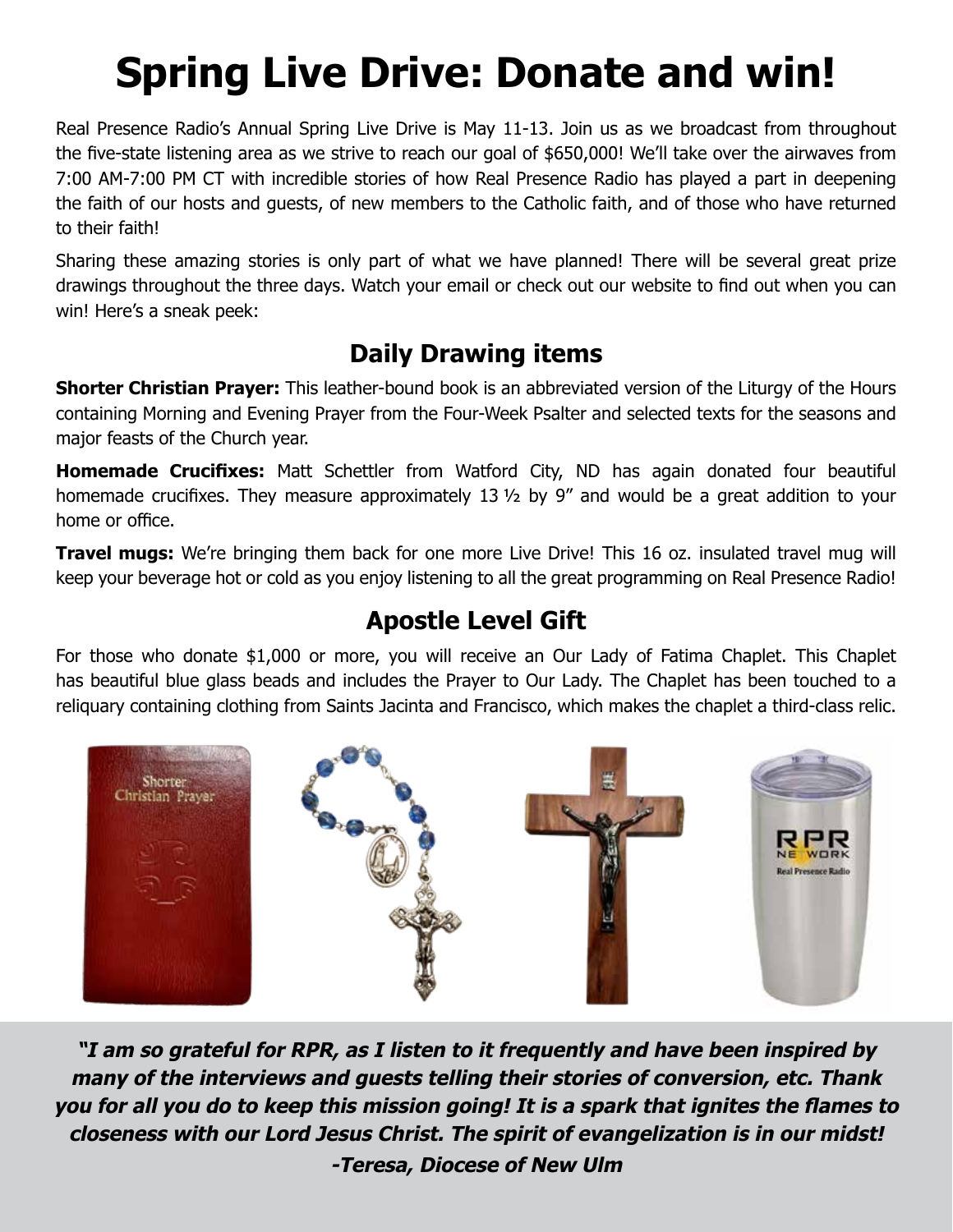### **'Honor Our Fathers' recognizes local priests with doughnuts**

By Lori Kalgard, Director of Marketing

Almost three years ago, RPR's then Executive Director, Steve Splonskowski, and Brandon Clark, former Programming Director, came to me and wanted to brainstorm an idea to acknowledge and celebrate all the incredible priests in our listening area.

It must have been around lunch time, and maybe we were all hungry, but as we wondered how to accomplish that, we immediately went to food and then to doughnuts! A plan was made, a radio spot was recorded, and generous sponsors offered to cover the cost of the doughnuts.

The nominations arrived and continued to arrive, written with so much respect, appreciation, and love for parish priests. They speak to the humanness of our priests who have struggles of their own and how those struggles don't stop them from serving God and their parishes. We read stories of despair or of how priests were with the person every step of the way, and many stories of conversion and reversion!

To date, we have delivered doughnuts to over 120 priests! Our priests expect no accolades or fanfare, because serving

their parishes and people is their calling as humble and faithful men of God. With your help, we've been able to acknowledge and appreciate them.

We are still accepting nominations, and I encourage you to nominate your priest by visiting RealPresenceLive.com/contact. Tune in weekly to hear which priest will receive doughnuts as we continue to Honor Our Fathers!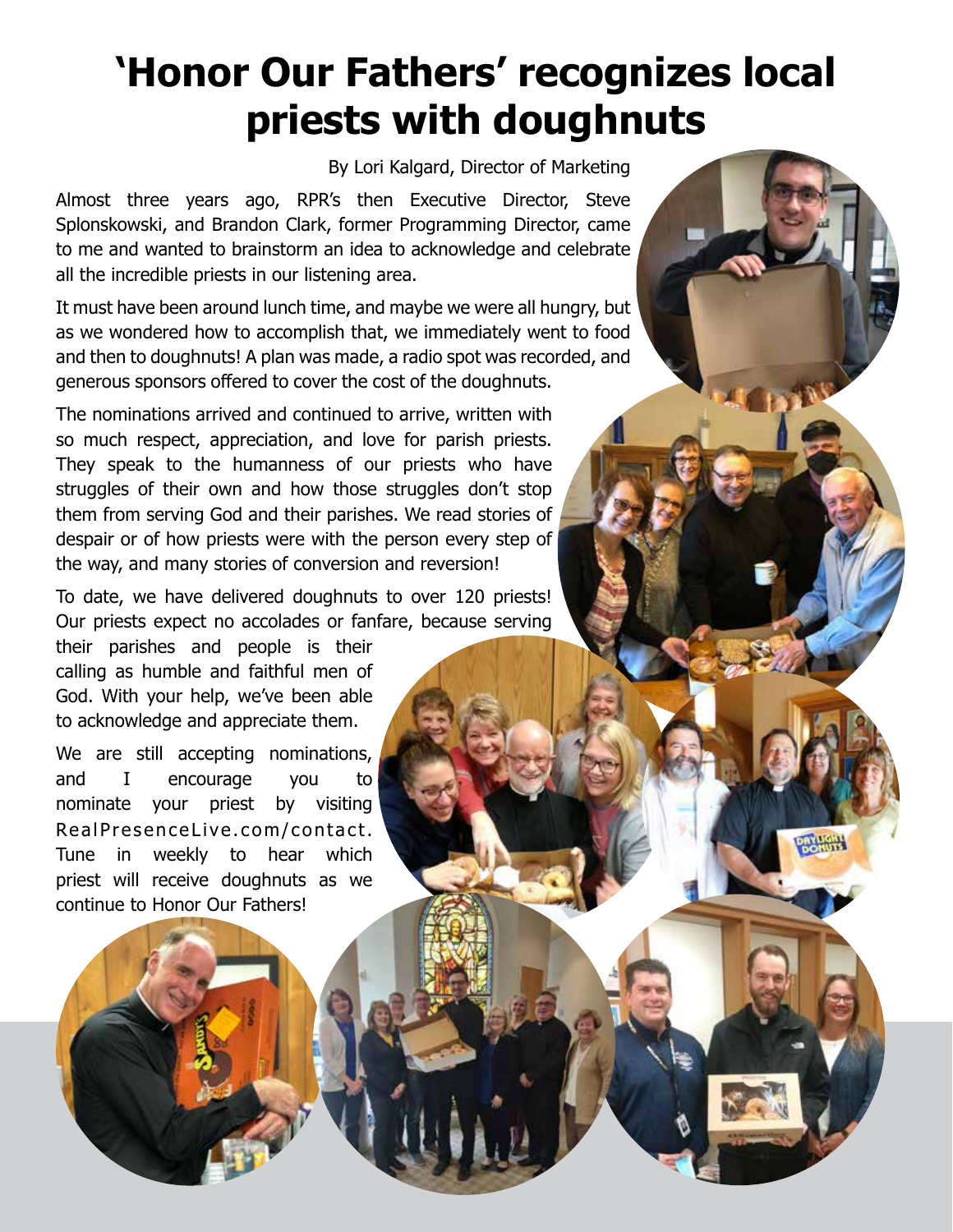## **Seeing What God Wants Us to See**

Our Blessed Mother helps Mark Hazel find his vocation

By Lori Kalgard, Director of Marketing

Mark Hazel was raised Catholic, and growing up, received all his Sacraments. After his Confirmation at age 15, he stopped going to church. His mother's father, Anthony, was a very faith-filled man, and Mark attributes his prayers for his return to his Catholic faith many years later. "Through his prayers, Our Lady got a hold of me!"



**Anne and Mark Hazel**

One day at work, he was in a conversation with a co-worker who believed anything one does is for selfish reasons, and was giving examples to prove his point. With each example, Mark could find no rebuttal. "With our Blessed Mother in the back of my mind, I asked, 'What about a mother who would give up her life for her child? Is that selfish?' He didn't answer and walked away. Not long after, as I walked alone through the warehouse, I heard a voice ask, 'Do you love me?' I knew Who was asking. I answered, 'Yes.'" That was the first, but not the last, time he realized God's presence in his life.

Mark came from a long line of police officers and thought that was also where he was being called to serve. After graduating from the police academy, he was hired in his hometown. Mark

said, "I saw many things that I didn't understand, but for some reason, God wanted me to see them."

One evening, still wide awake after getting home from his shift that ended at midnight, he happened upon EWTN. Watching soon became a habit he used to unwind. "I started to watch daily Mass with Father Shaughnessy and loved his homilies; his message spoke to me. Then I found Mother Angelica and learned about the Holy Spirit and how to hear God's message by listening—really listening."

After finding EWTN on TV, he wanted to listen to the radio programming at work. While parked near the local electronics store, he received a call to respond to a minor car crash near St. Mary's Catholic Church. As he drove up, he noticed the bumper sticker on the car read "EWTN on Short Wave Radio." He approached the driver to ask for his license and registration, and on the floor were about 20 Mother Angelica CDs. Mark said, "There was Mother Angelica looking up at me and smiling." Just what God wanted him to see! Afterwards, he went back to the electronics store and bought a short-wave radio.

The programming made such a difference in his life, leading Mark to pray about the choices he'd made and how he was living. He was listening to EWTN and attending Mass, but he had this nagging feeling that there was something more he needed to do. He was brought back to when he was younger and was hurt by someone whom he'd never forgiven. Despite hearing story after story about forgiveness, he was determined not to forgive. Mark said, "I was getting beat up by this message of forgiveness, and I had enough! I would go to bookstores and look for books to read and tapes to listen to as a distraction from what I knew I needed to do."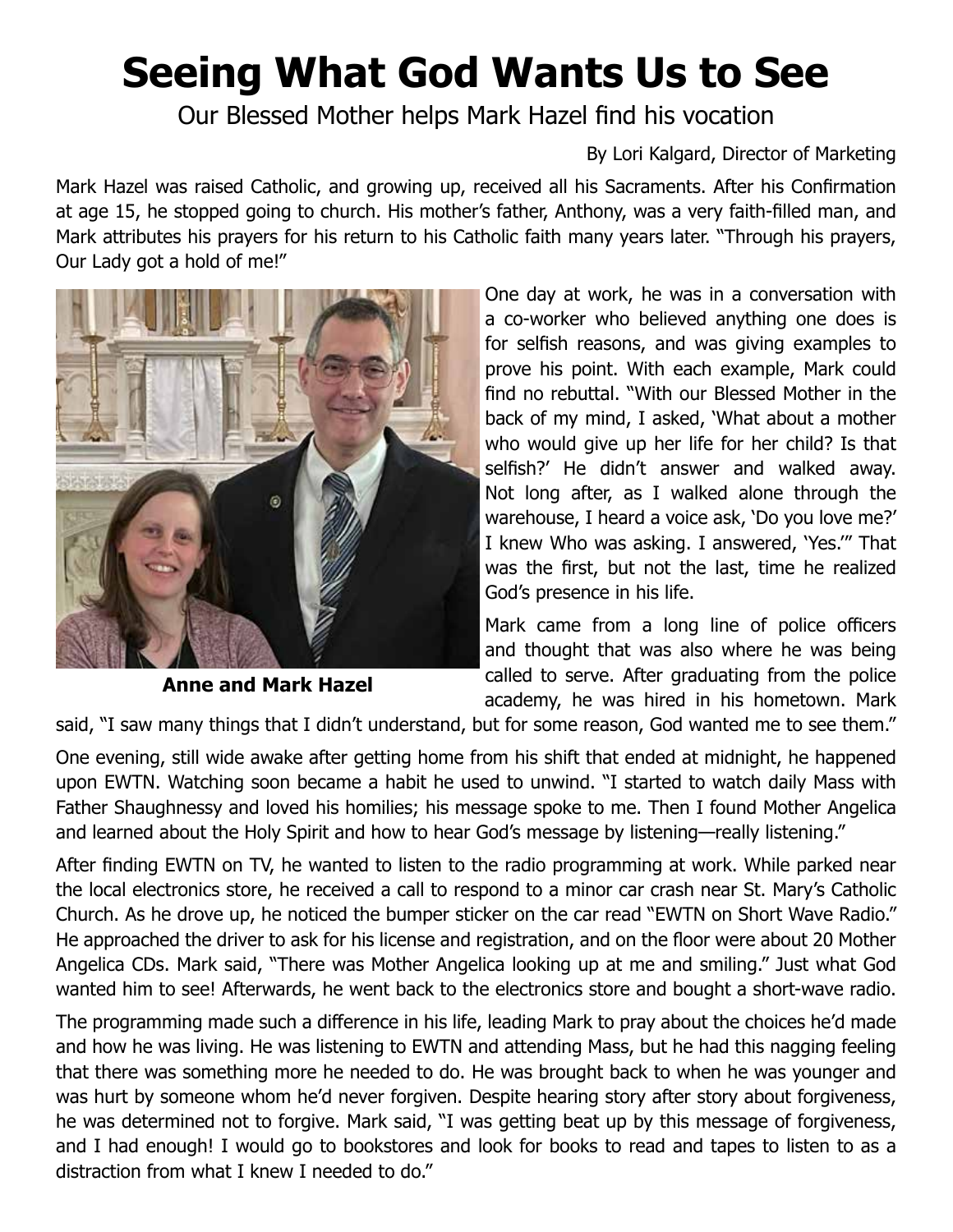As he was wondering through the bookstore, there it was—a display for a newly released book. The title was Total Forgiveness. He surrendered. "I went to another section of the store near the café and said, 'I forgive' and gave it up. It was so freeing!" Sitting in the café were two people having coffee. "I wasn't eavesdropping on their conversation, but I heard one of them say the full name of the person I needed to forgive. The words of the Lord's Prayer, 'Forgive us our trespasses as we forgive those who trespass against us,' took on a whole new meaning for me! My eyes were opened and I could now see my own sins."

With this newfound conviction, each time he attended Mass his sins became present to him. He could see how he had hurt others, and he wanted to receive the Sacrament of Reconciliation. "I wrote down every sin I could think of; the list was pretty long. "During this time, I prayed to Saint Philomena and then read about the promises of Jesus to Saint Faustina regarding Divine Mercy Sunday, and I said, 'that's it!' I want to go on Divine Mercy Sunday. So I looked up the date, and it happened to be on my birthday!"

When the weekend of Divine Mercy Sunday arrived, Mark decided to go to reconciliation on Saturday night. He went to the Divine Mercy Shrine in Stockbridge, MA, but "chickened

**"The words of the Lord's Prayer, 'Forgive us our trespasses as we forgive those who trespass against us,' took on a whole new meaning for me!"**

out" and left without receiving the Sacrament. Now he knew he had to go on Sunday! Everything around him was telling him not to go. "I turned around to find the nearest exit, and there were two nuns in blue habits behind me praying the rosary loudly and nudging me along in line! The long line in front of me seemed to disappear, and the priest waved me over. I pulled out my list and went through the entire thing. When I was done, his words to me were huge, 'I absolve you.' I immediately venerated the Divine Mercy Image, offered a rosary of thanksgiving to St. Philomena, attended the Divine Mercy Mass, and received the Holy Eucharist."

Time passed, and while Mark was attending Mass and loving the Catholic faith, he was still wondering what vocation God wanted for him. He prayed to St. Raphael and carried a Saint Raphael coin in his pocket. While returning to the Divine Mercy Shrine, he found a grotto of Our Lady of Lourdes and placed the coin under a candle with a prayer to find his vocation, putting his trust in Our Lady.

Not long afterwards, Mark was in the local Catholic gift shop and met Anne. "I saw this beautiful woman behind the counter, and I knew something more was happening here. It wasn't lost on me!" They started to date in October 2007. During their courtship, they realized that at the same time Mark had placed the St. Raphael coin at Our Lady of Lourdes grotto in Stockbridge, Anne was in Lourdes, France, also praying for direction on her vocation. Mark and Anne went back to the grotto and looked for the coin. It was still there, and they retrieved it.

On October 11, 2008, they were married. They now live in Rapid City, SD and have seven children. One of their daughters was born on Mother Angelica's birthday. What did they name her? Angelica, of course!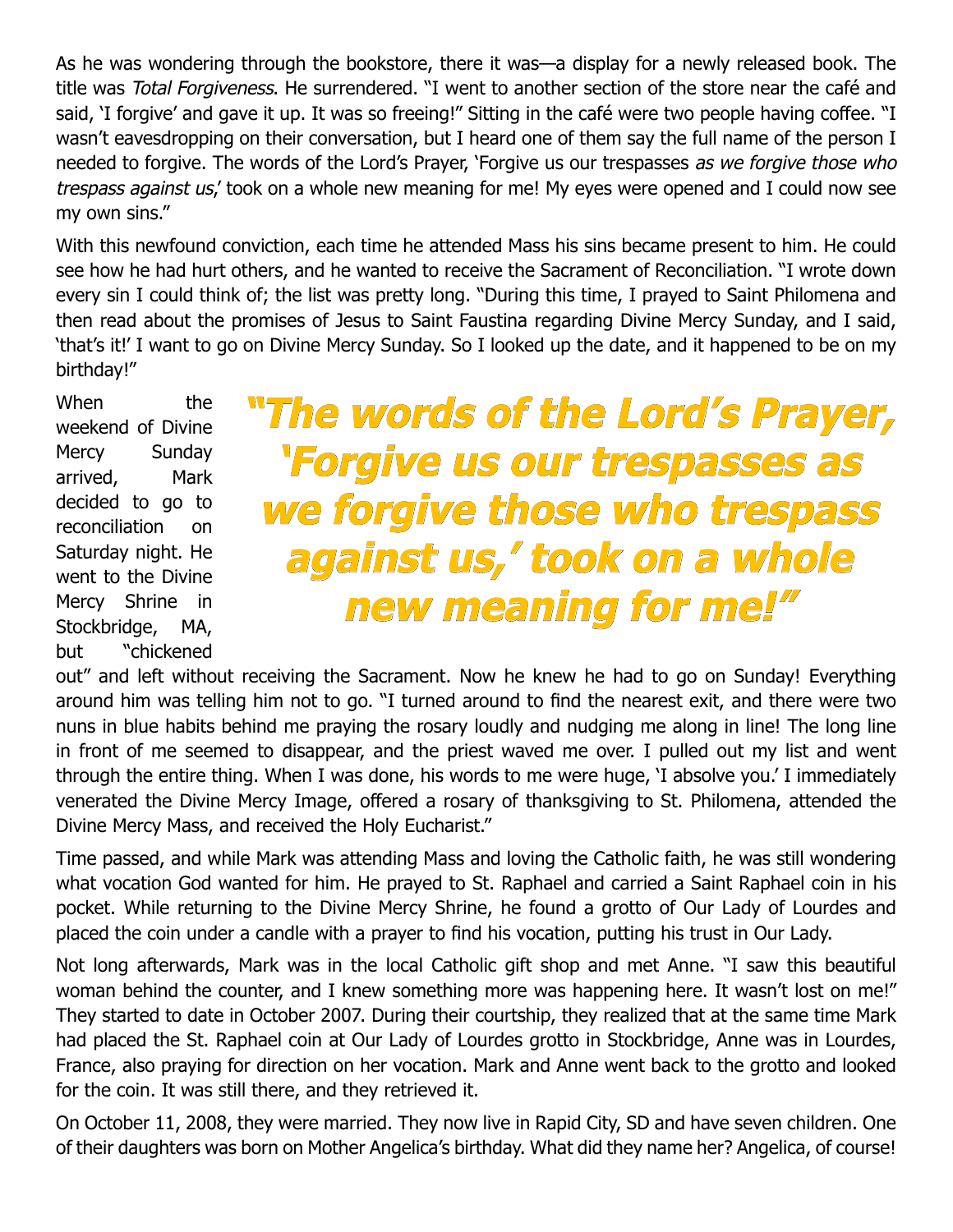#### Pat and Brenda Nistler support RPR with gifts of stock **From lukewarm to on fire!**



**The Pat & Brenda Nistler Family**

Pat and Brenda Nistler were a bit skeptical in the early days of Real Presence Radio, wondering how a Catholic radio station could be supported in the upper Midwest. They began cautiously donating, and Pat told then Executive Director, Steve Splonskowski, "You've got a monumental task in front of you; you'd better knock this out of the park." Of RPR, he now says, "It didn't take long for me to realize they knocked it way out of the park!" Their skepticism has now been replaced with full support, and they do it in a financially unique way!

Pat and Brenda met while attending college in Grand Forks. Brenda worked as the music coordinator, and Pat watered the plants at the

UND Newman Center. Pat said, "Truth be told, it was just my way of hanging around with Brenda." They married in 1990 and have four daughters, one of whom has been in heaven since shortly after birth.

In 1999, Brenda's parents, who owned Grouser Products in West Fargo, asked Pat and Brenda to join the company. Pat later took over the position of managing the business with guidance from his father-in-law. Pat said, "He instilled things like ethics, hard work, and passion. He taught me about giving, not just monetarily, but of oneself."

After a retreat, Pat and Brenda felt a new fire for their faith and were looking to learn more. They started listening to RPR. Pat said, "RPR would give you something, even though you weren't searching for it. It continues to do so every day, because there are other people like us who are asking the same questions. All the stories of faith that you hear humble you and make you want to be stronger in your faith."

These stories are why Pat and Brenda support RPR with gifts of stock. This isn't typically something that people think of when they want to support an organization, but Pat says, "This is an easy thing to do with many tax benefits!" He continues, "If I cash out a stock and write RPR a check, I pay taxes on the capital gains. If I donate stock directly to Real Presence Radio, they liquidate the stock and since RPR is a 501(c)(3) nonprofit organization, neither of us pay taxes on the gain. This also works for other appreciated assets that a person might wish to donate."

If you are looking to pursue this type of donation, Pat advises you to speak with your financial advisor to find out how simple it really is. "If you donate this way once, you will do it again." Pat is a firm believer in this method of donating. He said, "God isn't asking for your life savings, but He deserves your first fruits in celebration for all you have been blessed to receive. God has blessed us, and He has a way of filling our cup back up after we support organizations such as Real Presence Radio."

Editor's note: We give thanks to God every day for donors like Pat and Brenda. Our advancement staff can help you create a plan where more support will go to your favorite ministries and less to taxes. For more information, please visit our planned giving website at rprlegacy.org or call Mike Kiedrowski, CFRE, Director of Advancement at 701-290-4503.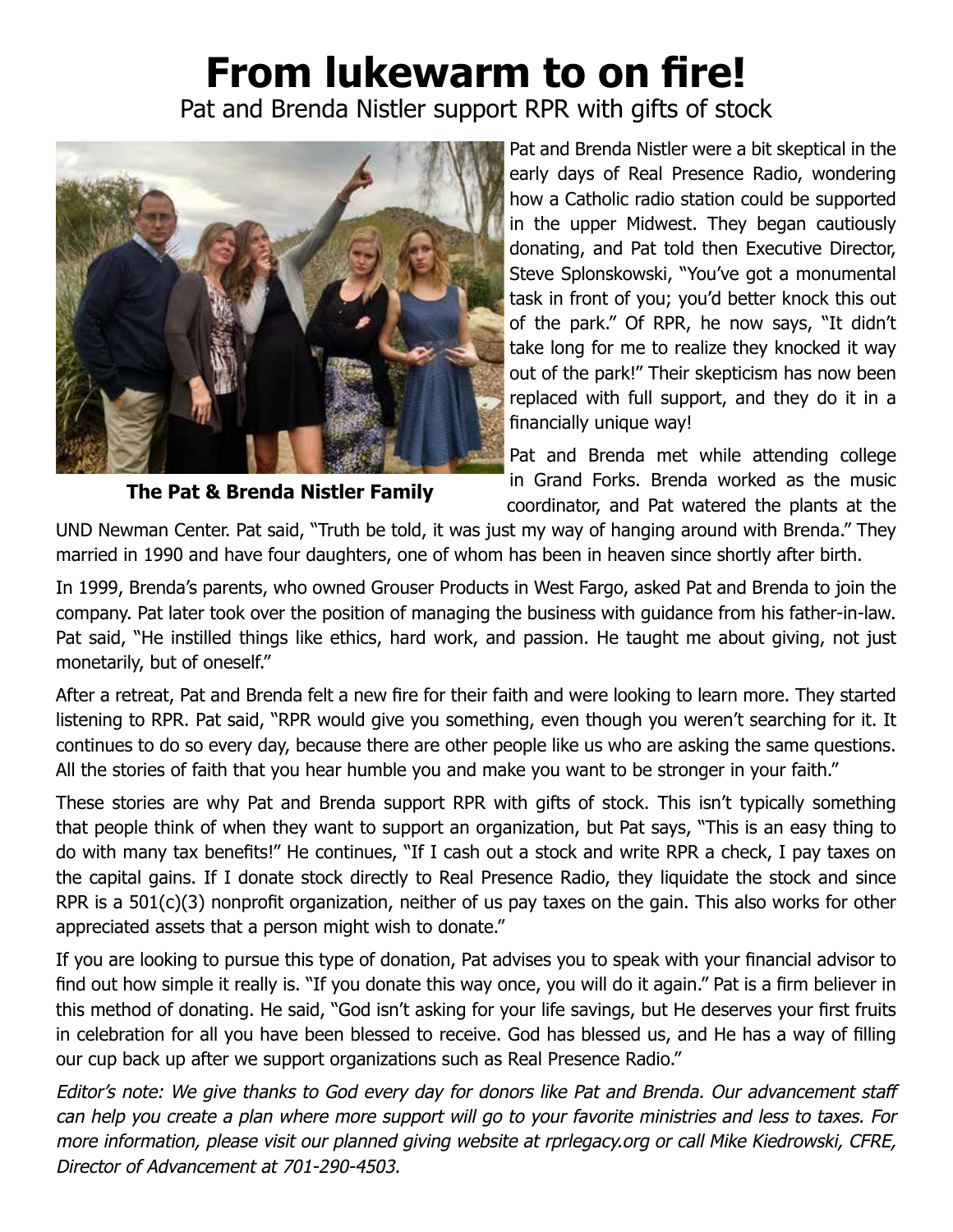### **RPR thanks Janelle Schanilec for her dedication!**

Janelle Schanilec joined Real Presence Radio in 2010 as the second employee and our first Listener Relationship Coordinator. After more than 12 years, Janelle has decided to explore what God has next for her!

Janelle was hired to travel throughout the Fargo and Crookston dioceses and later the Bismarck, Duluth, New Ulm, Rapid City, and Superior dioceses to promote RPR, build relationships, and fundraise. In 2010, there were only two RPR stations, Grand Forks and Fargo. Since then, RPR has grown to 27 signals with a presence in 10 dioceses and 5 states. Janelle said, "It's because of our donors that we've experienced such rapid growth. Thanks be to God and to the wonderful listeners and supporters of Real Presence Radio who have made this a reality!"

Many of our donors know Janelle as a very prayerful person. With careful discernment, Janelle decided to leave Real Presence Radio on April 1 to pursue other opportunities. She is placing her trust in God to guide her, and she requests your prayers as she discerns "what our Good Lord and Blessed Mother desire [her] to do in [her] next job."

The RPR staff and board thank Janelle for sharing her talents and for her unwavering dedication! In turn, she says, "I especially thank the RPR Board of Directors for allowing me to be a part of this great ministry for over 12 years. I've had the pleasure of working with great staff and know they will continue to do a superb job for RPR. I've been blessed to meet so many wonderful people—laity, priests, bishops, deacons and their wives and parish and diocesan staff—and I'm grateful to God for giving me this opportunity to promote Catholicism and the truths of our Catholic faith throughout our listening area."

We wish the best for Janelle in the next chapter of her life and know her faith and devotion to Mary will lead her to do remarkable things as a faithful servant of God!

### **Heidi Huss hired as Business Office Assistant**

My name is Heidi Huus, and I am excited to be named the new Business Office Assistant at the Fargo office!

I am from Moorhead, MN, and I am a Shanley High School grad (Go Deacons!). I married Dave in 1998 and we have lived in the Fargo/Moorhead area since. We are members of St. Joseph's Church in Moorhead. We have two children, Callie, age 22, and Jack, age 15, and I am proud of all that they are and accomplish! We also have our beloved dog, Cuddles. She is a Black Lab/Basset Hound mix (Bassador) and is unique and beautiful! I love to read, love to travel, and love to be near any kind of body of water!

I have a degree in social work from MSUM in Moorhead. Besides social work,

I have experience in real estate, banking, and most recently, as the Administrative Assistant at St. Joseph's School. I was at St. Joe's for 12 school years, and was blessed to be under the same roof as my children every day while they were in elementary and middle school.

While I have enjoyed a variety of different work environments and tasks, administrative work is what I enjoy the most! I am excited to be at Real Presence Radio, as working in a faith-filled environment is incredibly important to me, and opening my hands in communal prayer at work isn't something everyone is able to do. Being at Real Presence Radio is a blessing, and I know that it's where God, our Creator, wants me—and that's a comfort!